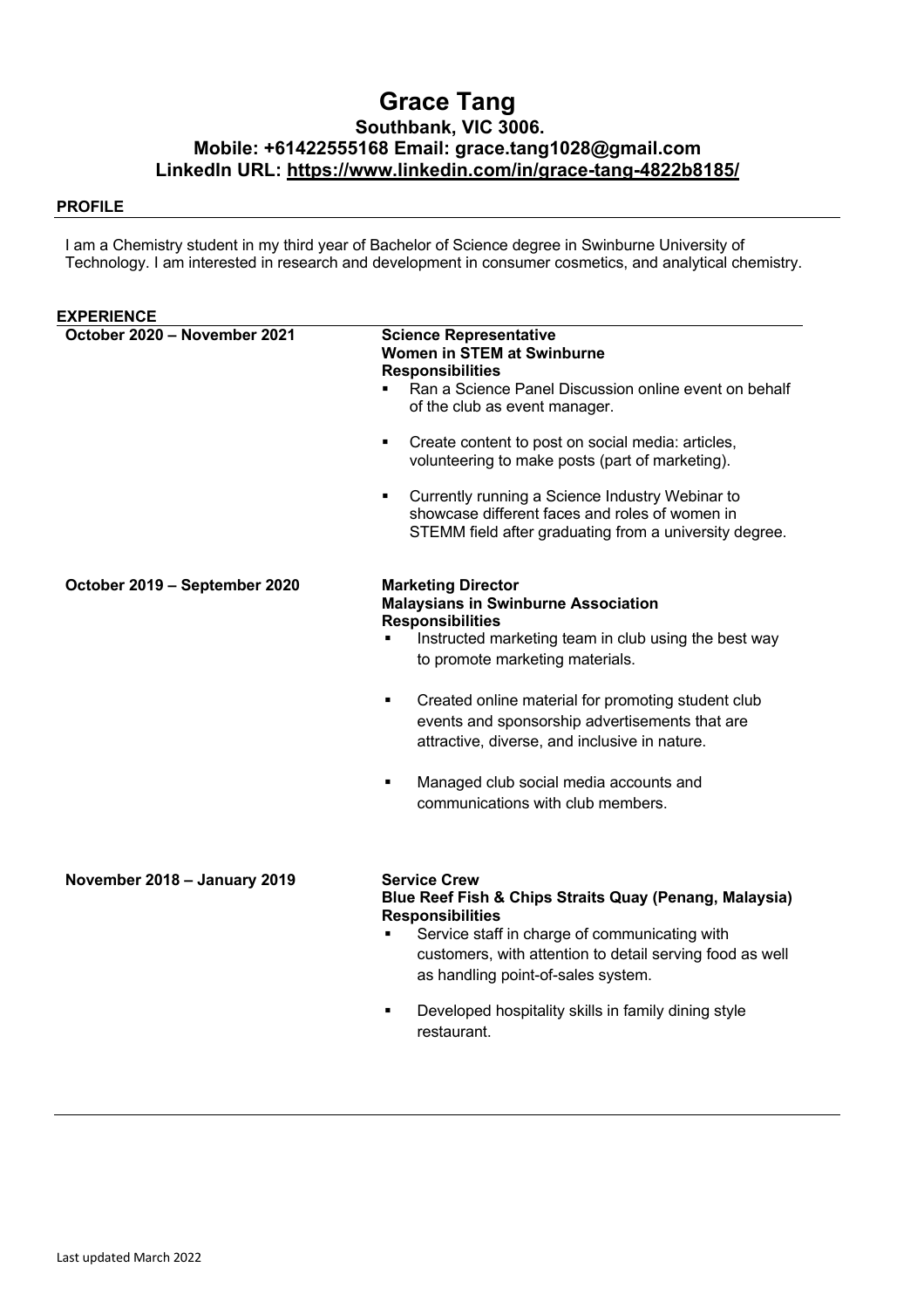| <b>March 2019 - December 2021</b> | <b>Bachelor of Science (Chemistry)</b><br><b>Swinburne University of Technology</b>                           |
|-----------------------------------|---------------------------------------------------------------------------------------------------------------|
|                                   | Key Study Areas:<br>Major in Chemistry<br>Minor in Computer Science<br>٠                                      |
|                                   | Achievements:<br>GPA 3.25                                                                                     |
| January 2018 - November 2018      | South Australian Certificate of Education (SACE)<br><b>DISTED College, Penang, Malaysia</b>                   |
|                                   | Key Study Areas:<br>English as an Additional Language, Mathematical<br>Methods, Biology, Chemistry, Economics |
|                                   | Achievements:<br>ATAR 75.35                                                                                   |

#### **AWARDS**

- UV Photobooth, to help people apply sunscreen to protect skin from the sun's UV damage awarded a \$1000 cash grant by Awesome Foundation Melbourne for July 2021.
- § Watchtower: An operational management system with integrated Telstra messaging and CSIRO data analytics for a smarter, more connected modern emergency service – awarded a runner up prize in GovHack 2020 Australia.
- § Global Citizenship certificate awarded by Swinburne Emerging Leader Program; Skill demonstrated: **Resilience**

#### **SKILLS SUMMARY**

#### **Languages**

- § Fluent in spoken English, Mandarin, conversational Cantonese, conversational Malay; fluent in written English, Mandarin/Chinese.
- § Obtained A+ for English as an Additional Language in South Australian Certificate of Education and have taken English and Mandarin in SPM.

#### **Communication**

- Delegated marketing tasks within team of 5 people.
- § Organising meetings between teams in university clubs.

### **Time management**

Managed to schedule and publish multiple social media posts with original descriptions 8 days in a row across multiple platforms by utilizing publishing tools.